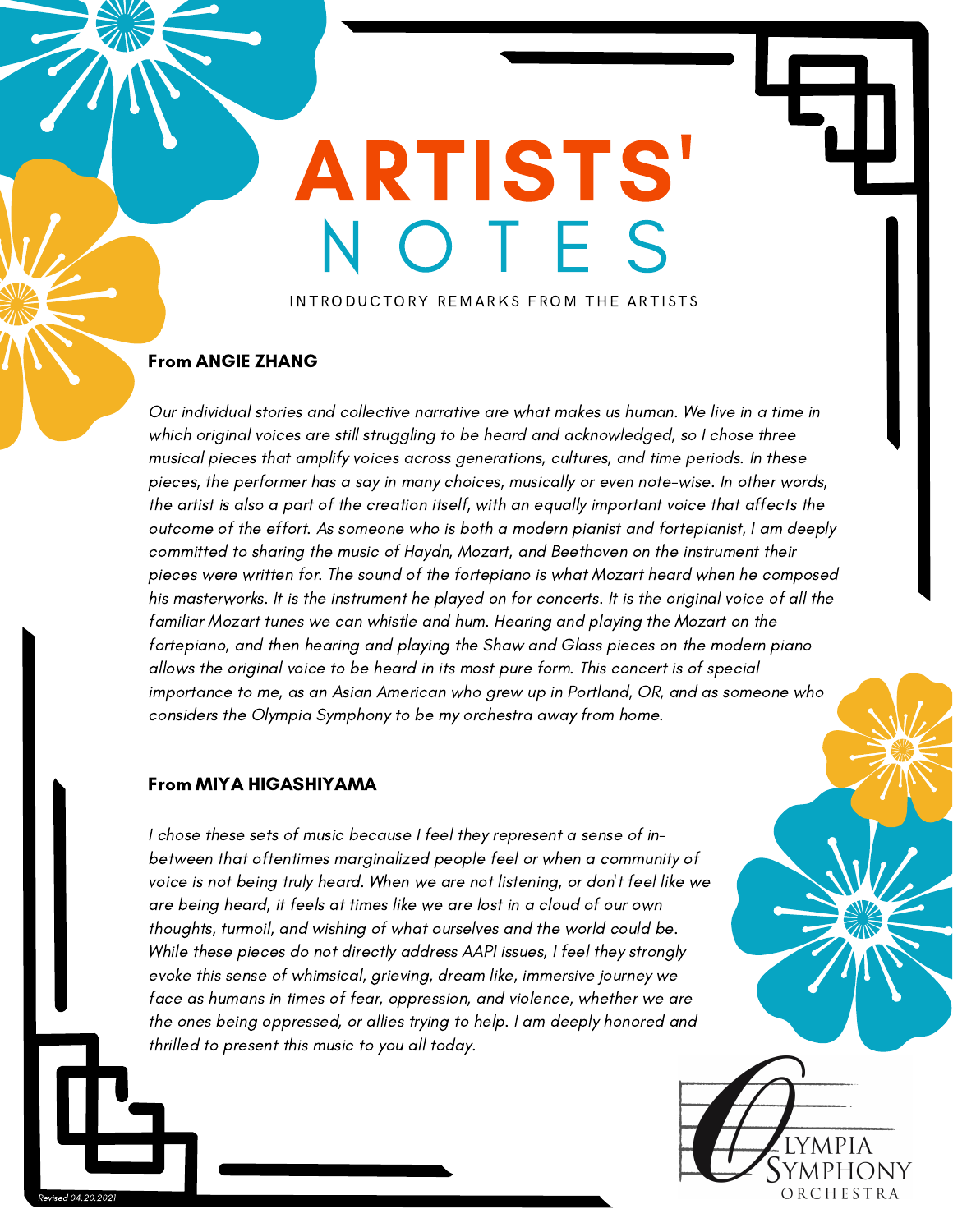## Fantasia in C minor, K. 475 Wolfgang Amadeus Mozart (1756-1791)

Performed by Angie Zhang, fortepiano

Mozart's Fantasia in C minor, K. 475 gives us deep insight into Mozart as a gifted improviser and musical dramatist. Written in 1785, one year after Mozart became a Mason, this piece traverses through an array of emotional dimensions, ultimately telling a story of who we are. Audience members can listen for the six sections of contrasting character, and figure out which ones sound more like improvisations, and which ones would fit in a sonata movement. The modulations are hauntingly beautiful, as well as shocking, as if to mirror the surprising places life can take us. The operatic moments juxtapose with the famous section with tremolos, which feels new and original every time, no matter how familiar one is with this piece. That is the magic of Mozart, and I hope that hearing this piece on the fortepiano will allow you to experience this composition in a new light.

Performed on an Anton Walter Viennese fortepiano, c. 1805, built by Paul McNulty in 2016 (Czech Republic).

### Sechs Gesänge, Op. 13 No. 1 Alexander Zemlinsky (1871-1942)

Performed by Miya Higashiyama, mezzo-soprano

Sechs Gesänge, Op. 13 is based on poems by Maurice Maeterlinck that were composed as piano songs in 1910 and 1913 and orchestrated in 1924. The mezzo-soprano vocal part is characterized by sensitivity and simplicity, embedded in a web of sensuous instrumental voices. Vienna-born Alexander Zemlinsky (October 14, 1871 – March 15, 1942) was one of the most powerful musical voices of his time, who had connections with both the more traditional and the Second Viennese School. Lieder had been Zemlinsky's passion since youth: growing up in Vienna, he was surrounded by the songs of Schubert, Schumann, Brahms and Wolf and in the summer of 1910, Zemlinsky decided to return to song. The songs depict three sisters with golden crowns who are searching for death, blindfolded girls searching for their destiny and other female characters in the cycle that conjure up paintings by Gustav Klimt. The poetry is typical of Maeterlinck's style: sensuous, mysterious and evocative. Zemlinsky's score captures this atmosphere by using wandering chromaticisms and non-functional harmonies that reflect the unpredictability of the verse, heavily influenced by Gustav Mahler.

### Gustave Le Gray with Chopin Mazurka in A minor, Op. 17, No. 4 Caroline Shaw (b. 1982)

Performed by Angie Zhang, piano

Caroline Shaw's Gustave Le Gray is titled after a French painter, draughtsman, sculptor, printmaker, and photographer, most famous for developing a number of photographic techniques. Like Mozart, he was an experimenter and innovator who continues to move people to this day. Shaw's other inspiration for this piece comes from Chopin's Mazurka in A minor, Op. 17, No. 4. What is unique about this piece is Shaw's ability to weave together voices from different disciplines into a creation of musical art. You will hear Chopin's mazurka in its entirety, which is sandwiched between her own written-out improvisations inspired by motifs and intervallic clusters from the mazurka. She also gives the performer ample opportunities to improvise as well. In this piece, she gives very clear directions about when a performer can choose how many notes to play, and which notes to play. WIth this conscious decision, she allows the pianist to have an original voice in the composition as well, and makes sure that every performance of this piece is a new creation. I believe that this piece has a very wide scope that can be heard in the way Shaw uses the registers of the piano and paces the piece. Gustave Le Gray's own photographs of the sky and the sea are wonderful depictions of both the mood as well as the scope.

Performed on the "Bosendorfer Brussels Grand Piano," made in 1958 for the Brussels World Expo.